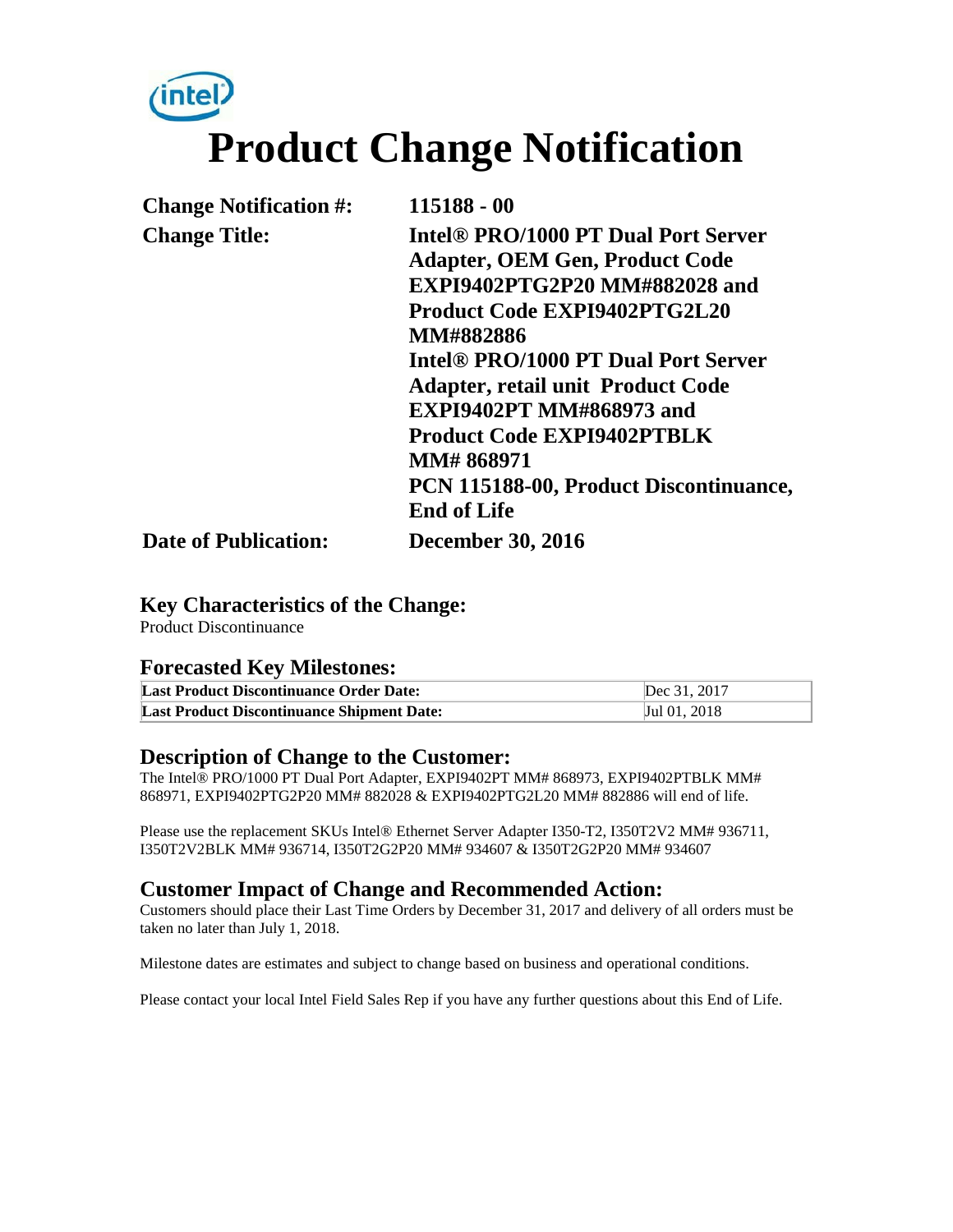| <b>Product Name</b>                                         | <b>Product Code</b> | MMH |                               | <b>Recommended Recommended</b> |
|-------------------------------------------------------------|---------------------|-----|-------------------------------|--------------------------------|
|                                                             |                     |     | Replacement Replacement       |                                |
|                                                             |                     |     | <b>Product Code MM#</b>       |                                |
| Intel® PRO/1000 PT Dual Port Server Adapter   EXPI9402PTBLK |                     |     | 868971   I350T2V2BLK   936714 |                                |
| Intel® PRO/1000 PT Dual Port Server Adapter                 | EXPI9402PT          |     | 868973 1350T2V2               | 936711                         |
| Intel® PRO/1000 PT Dual Port Server Adapter                 | EXPI9402PTG2P20     |     | 882028 1350T2G2P20            | 934607                         |
| Intel® PRO/1000 PT Dual Port Server Adapter                 | EXPI9402PTG2L20     |     | 882886 1350T2G2P20            | 934607                         |

### **Products Affected / Intel Ordering Codes:**

## **PCN Revision History:**

| <b>Date of Revision:</b> | <b>Revision Number:</b> | <b>Reason:</b>           |
|--------------------------|-------------------------|--------------------------|
| December 30, 2016        | 00                      | Originally Published PCN |